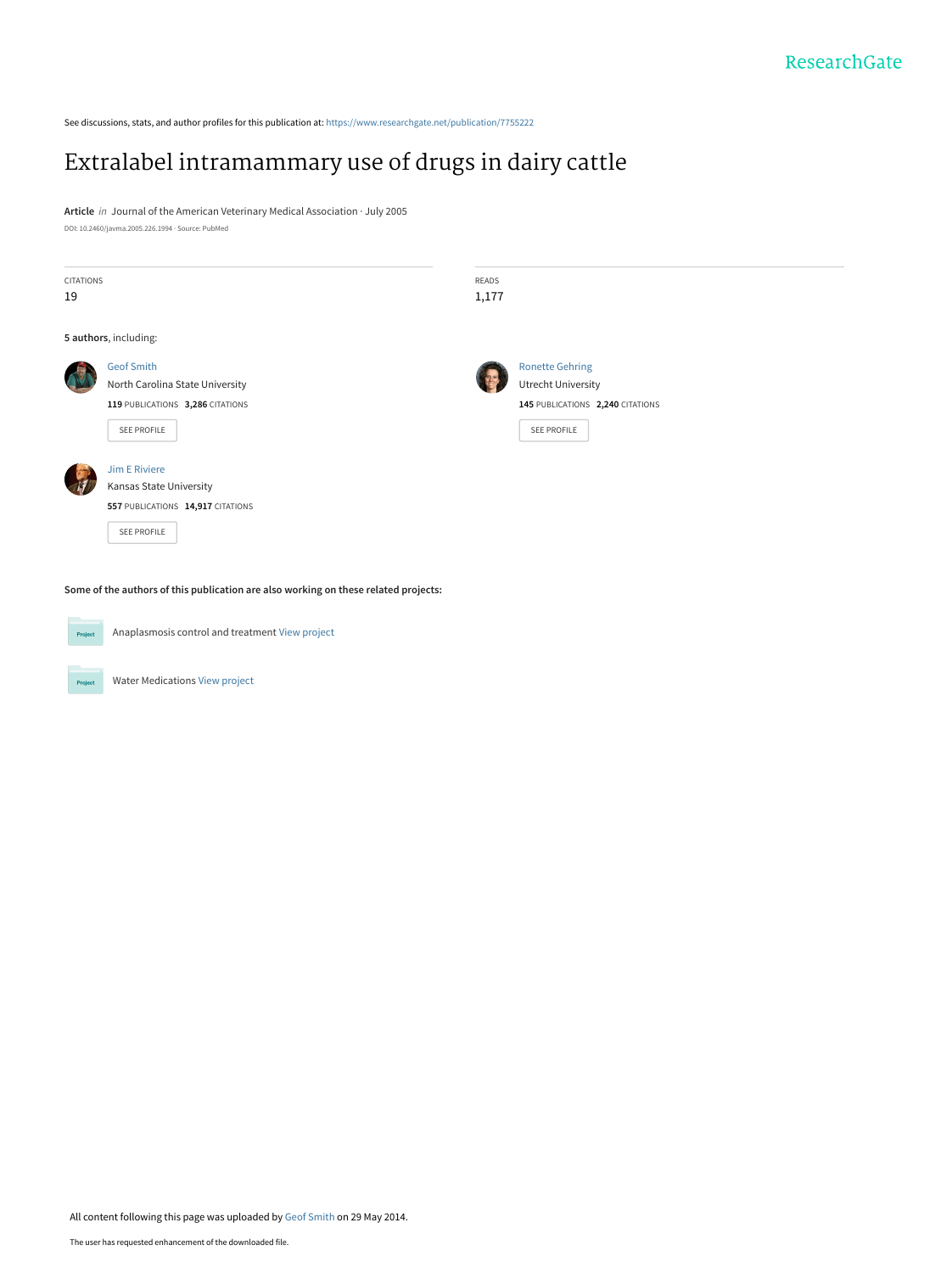# FARAD Digest

### **Extralabel intramammary use of drugs in dairy cattle**

Geof W. Smith, DVM, PhD, DACVIM; Ronette Gehring, BVSc, MMedVet; Arthur L. Craigmill, PhD; Alistair I. Webb, BVSc, PhD, DACVA; Jim E. Riviere, DVM, PhD

Extralabel intramammary administration of drugs<br>
occurs with some regularity in dairy cattle, most<br>
<u>occurs</u> with many cattle, and infect commonly in association with mammary gland infections (mastitis) that fail to respond to approved products. To comply with AMDUCA regulations, extralabel drug use must include a sufficiently extended withdrawal interval so that no residues are found in meat or milk products. This is particularly important when using products via intramammary administration because milk residue violations can have serious economic consequences for the producer and veterinarian. For some of the drugs listed in this report, well-conducted pharmacokinetic studies have been performed to define appropriate withdrawal intervals after intramammary administration in cattle, whereas for others, the recommendations may have been formulated on the basis of limited data. To ensure food safety and avoid residue violations, it is extremely important for veterinarians to maintain good records and follow extended withdrawal intervals when using intramammary administration of drugs in an extralabel manner. Producers should also be requested to test milk samples from treated cows with an appropriate rapid residue screening assay when a drug residue might be present.

#### **Ceftiofur**

Ceftiofur sodium<sup>a</sup> and ceftiofur hydrochloride<sup>b</sup> are approved for IM and SC use only, and label use does not result in drug concentrations in milk greater than the tolerance limit set by the FDA of 0.1 µg/mL (100 ppb). Therefore, ceftiofur has a zero milk withholding time. Occasionally, these antimicrobials have been used in an extralabel manner by bovine practitioners or dairy producers for the intramammary treatment of coliform mastitis. This practice does result in milk concentrations greater than the tolerance limit, and residues can persist for up to 168 hours (7 days) after the last dose.<sup>1</sup> Furthermore, a new ceftiofur product<sup>c</sup> has recently been approved for intramammary use in lactating dairy cattle and has a 72-hour milk withdrawal time. Under the guidelines of AMDUCA, the intramammary use of ceftiofur sodium<sup>a</sup> or ceftiofur hydrochloride<sup>b</sup> would be illegal now that an approved formulation exists.

#### **Chlorhexidine**

Chlorhexidine solution $d$  is occasionally used to cause cessation of lactation in chronically infected mammary gland quarters. After intramammary infusion of chlorhexidine (two 28-mL doses given 24 hours apart), no residues were detected in milk from untreated mammary gland quarters; however, chlorhexidine was detected in milk from treated quarters throughout the duration of the 42-day study.<sup>2</sup> When intramammary administration of chlorhexidine is used to stop lactation in a mammary quarter, the objective is to not milk that quarter for at least the remainder of the lactation. However, accidental milking of a treated mammary gland quarter may cause a chlorhexidine residue in the bulk milk tank for an extended period. Although no legal limit has been established for milk, the FDA has set a tolerance limit of zero for chlorhexidine residues in edible tissues of calves.<sup>3</sup> The authors of that study concluded that on the basis of the long elimination half-life of chlorhexidine in milk and the FDA's published zero tolerance for chlorhexidine residues, intramammary administration of chlorhexidine was not recommended. The use of povidone-iodine for therapeutic cessation of lactating mammary gland quarters is preferred to use of chlorhexidine.

#### **Florfenicol**

Florfenicol is not approved for use in dairy cattle > 20 months of age; however, the **Food Animal Residue Avoidance Databank (FARAD)** occasionally receives calls from practitioners requesting milk withdrawal information after intramammary administration of the drug. Systemic absorption of florfenicol after intramammary administration does occur in dairy cattle, and in  $1$  study, $4$  serum concentrations were greater than those detected after IM administration. In that study,

From the Food Animal Residue Avoidance Databank, Department of Population Health and Pathobiology, College of Veterinary Medicine, North Carolina State University, Raleigh, NC 27606 (Smith, Gehring, Riviere); the Department of Environmental Toxicology, College of Agricultural and Environmental Sciences, University of California, Davis, CA 95616 (Craigmill); and the Department of Physiological Sciences, College of Veterinary Medicine, University of Florida, Gainesville, FL 32610 (Webb). Address correspondence to Dr. Smith.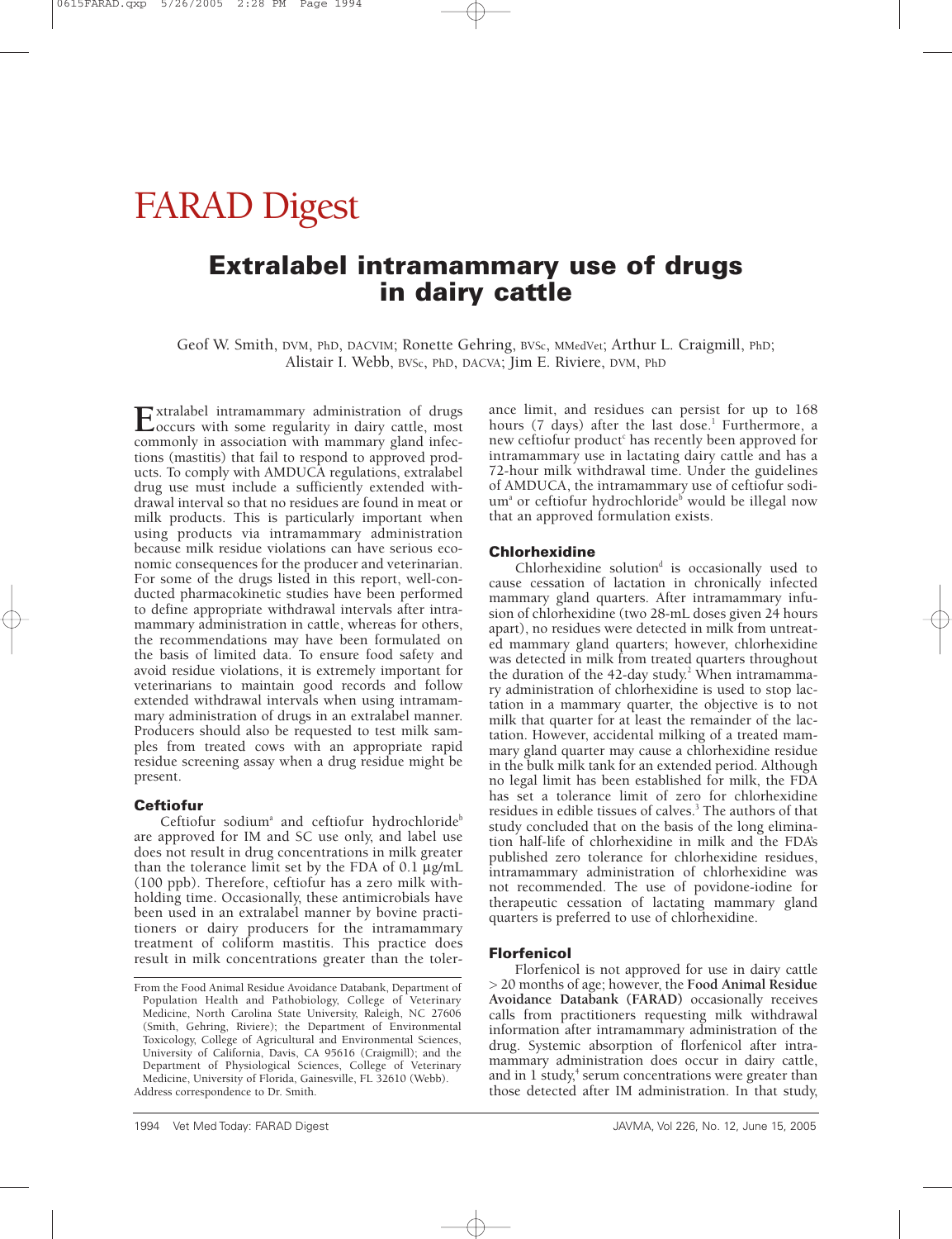the terminal elimination half-life of florfenicol in milk after intramammary administration of 20 mg/kg was 235 minutes, and florfenicol residues were not detected after 48 hours. The Charm II assay<sup>e</sup> (which is often used by milk processing plants) can detect chloramphenicol at a concentration of 1 ppb and florfenicol at concentrations of 35 to 40 ppb. Any detectable concentration of florfenicol in milk would be considered violative. By use of the half-life and highest concentration in milk observed in the study by Soback et al,<sup>4</sup> FARAD calculates that it would take 80 hours to deplete from 1,000 ppm to 1 ppb. Because variability in excretion of florfenicol in milk may be large, FARAD recommends an initial withdrawal interval of 120 hours for milk from treated cows **(Table 1)**, followed by testing to ensure that residues are indeed undetectable.

#### **Gentamicin**

Several veterinary organizations, including the AVMA, American Association of Bovine Practitioners, and Society for Theriogenology, have established or support policies that discourage the extralabel use of aminoglycosides in food animal species. However, these voluntary-ban position statements are nonbinding, and extralabel use of gentamicin in cattle continues to occur. Although not approved, gentamicin is most commonly given by the intramammary route for the treatment of dairy cattle with coliform mastitis, and this practice continues to cause both milk and meat residue violations. $5,6$ The safe concentration for gentamicin concentrations in milk is considered to be 0.03 µg/mL (30 ppb).

Following a single intramammary infusion of 500 mg of gentamicin, drug concentrations in milk remained greater than the 0.03 µg/mL concentration for 84 hours.<sup>7</sup> However, after multiple intramammary administrations of gentamicin (500 mg, q 12 h, for 5 days), detectable milk concentrations persisted for 132 hours (6 days) after the last administration. Milk residues persisted even longer when intramammary administration was combined with IM use of the drug, and gentamicin concentrations remained  $> 0.03$  µg/mL for 228 hours (10 days). FARAD strongly discourages intramammary administration of gentamicin in dairy cattle; however, if it is used, FARAD recommends a milk withdrawal period of at least 10 days after the last treatment. Veterinarians are cautioned that the intramammary use of gentamicin is likely to be associated with prolonged tissue residues in cattle.

#### **Oxytetracycline**

Although commonly recommended as an extralabel antimicrobial treatment for dairy cattle with masti-

Table 1—Food Animal Residue Avoidance Databank recommended withdrawal interval (WDI) after extralabel intramammary administration of various drugs in dairy cattle.

| <b>Drug</b>     | Dose                                         | <b>Meat</b><br>WDI(d) | Milk<br>$WDI$ (d) |
|-----------------|----------------------------------------------|-----------------------|-------------------|
| Florfenicol     | $20 \text{ mg/kg}$                           | 28                    | 5                 |
| Gentamicin      | 500 mg/quarter                               | 180                   | 10                |
| Oxytetracycline | 500 mg/quarter<br>1-2 $\times$ 10° U/quarter | 28                    | 6                 |
| Polymyxin B     |                                              | 2                     |                   |

tis, $\delta$  oxytetracycline is rarely given by the intramammary route. The drug penetrates the mammary gland very well and achieves high concentrations in milk when given by either IV or other parenteral routes.<sup>9</sup> A commercial formulation of long-acting oxytetracyclinef is approved for lactating dairy cattle that permits marketing of milk 96 hours after IM or SC administration. The FDA has established a tolerance of 0.3 µg/mL (300) ppb) in milk on the basis of the sum of all tetracycline residues detected in a sample. A new long-acting product containing oxytetracycline at 300 mg/mL $\frac{1}{2}$  has been approved for use in beef cattle and nonlactating dairy cattle. That drug has a significantly longer milk withdrawal time after IM administration, with residues persisting in milk samples for 25 days.<sup>10</sup> Extralabel use of that product in lactating dairy cattle is not recommended. After intramammary administration into a single mammary gland quarter, oxytetracycline is systemically absorbed and can cause residues in milk from all quarters for up to 132 hours.<sup>11</sup> Although no formulations of oxytetracycline are presently approved for intramammary use in cattle, all milk from a cow given an extralabel treatment should be discarded for a minimum of 6 days after the last treatment. An extended slaughter withdrawal interval of 28 days is also recommended because of systemic absorption of the drug from the mammary gland.

#### **Polymyxin B**

Polymyxin B is a narrow-spectrum antimicrobial with good in vitro activity against gram-negative bacteria, including coliforms (ie, *Escherichia* and *Klebsiella* spp) and *Pseudomonas* spp. The high cost of the drug and its substantial nephrotoxicity generally prohibit systemic administration, although topical administration of the drug is practiced. Although it is not approved for use in ruminants, intramammary infusions of 1 to 2 million units (100 to 200 mg) of polymyxin B/quarter have been used to treat cows with severe cases of mastitis caused by gramnegative organisms. After intramammary infusion, the drug was not systemically absorbed from normal udders, although substantial blood and urine polymyxin concentrations were detected after infusion in an acutely inflamed udder.<sup>12</sup> The drug was also detected in milk from nontreated quarters. After administration of 2 million units of polymyxin B (prepared in 10 mL of distilled water) into a single quarter (3 doses given 12 hours apart), residues were detected for up to 108 hours (4.5 days) after the last treatment (limit of detection, 0.5 U/mL [0.05 µg/mL] of milk).12 There is no tolerance limit established for polymyxin in milk either in the United States or in other countries. FARAD recommends that all milk from a cow given polymyxin B should be discarded for a minimum of 7 days after the last intramammary administration.

#### **Povidone-iodine**

This drug is also given by the intramammary route for cessation of lactation in chronically infected mammary gland quarters.<sup>13</sup> Although studies examining the elimination kinetics of povidone-iodine after intra